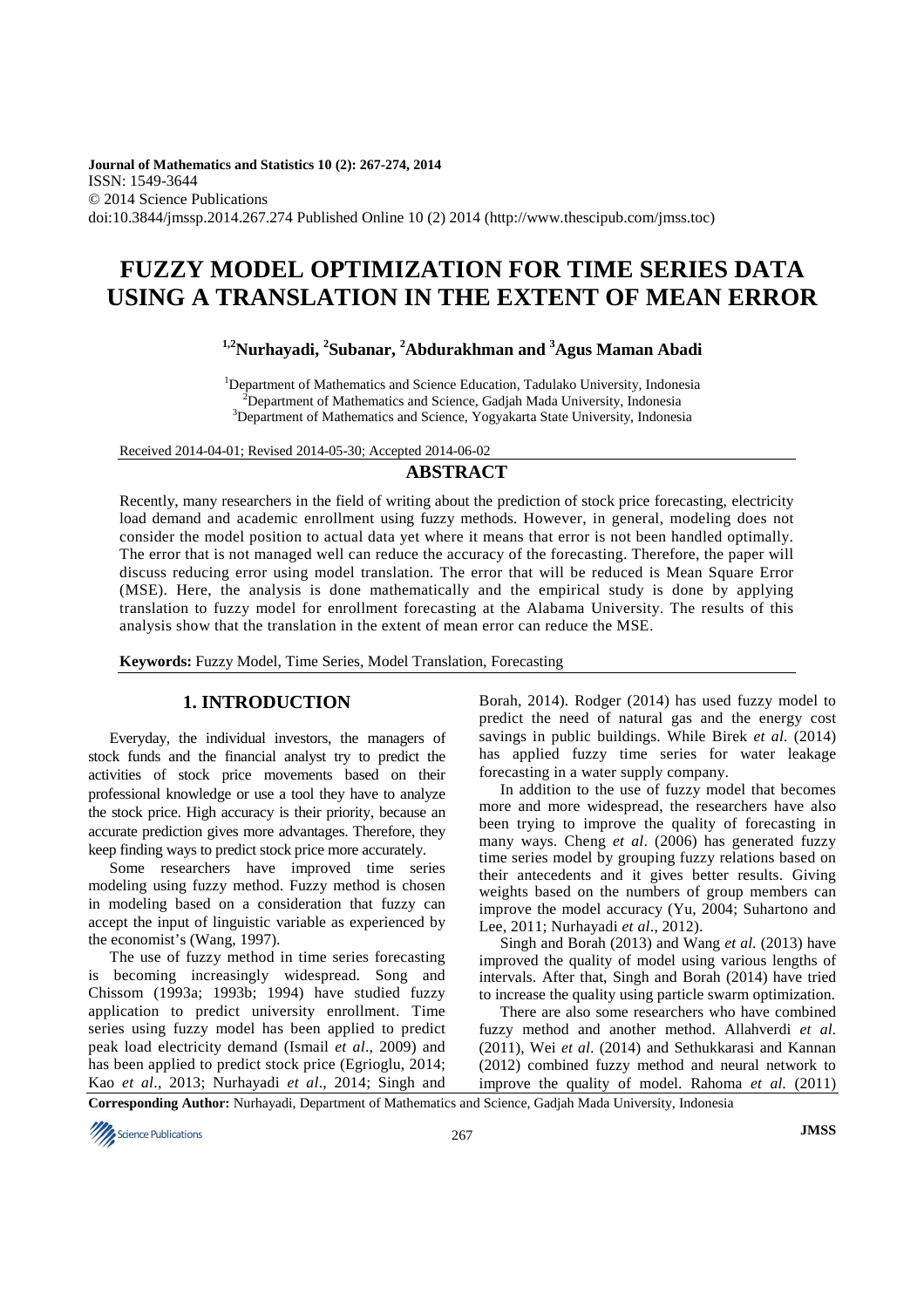using neuro fuzzy for the prediction of daily solar radiation. Wavelet has also been used as a preprocessing of fuzzy modeling (Popoola, 2007; Zhu *et al*., 2014) for the quality improvement.

Lee *et al*. (2012) said that recent studies show that the newer and more advanced forecasting techniques tend to result in improved forecast accuracy, but no clear evidence shows that any one model can consistently outperform other models in the forecasting competition. The quality comparison between two models is generally difficult to be done, because they usually have different basics in their modeling.

In this study, we increase the optimization by modifying the generated model. Generally, the modeling using fuzzy method does not consider the model precision to the sample data yet. Generated estimation model can be relatively higher or lower than the real data. Therefore, the resulted model needs to be optimized. The optimization can be done by sliding the model up or down.

Agrawal *et al*. (1995), Argyros and Charis (2003) and Kontaki *et al*. (2005) have ever used transformation to find the similarity of two sub time series. Graphically, it is done by squeezing two sub time series that have been normalized and then the similarity can be seen from the closeness of each pair of points in two sub time series which are convenient in time. The same way is used to optimize the fuzzy model of time series in this study.

# **2. REVIEW OF FUZZY TIME SERIES STUDIES**

Time series modeling using fuzzy inference maps every sample point in time series into fuzzy set and applies the "if-then" fuzzy rule. Wang (1997), Yu (2004) and Nurhayadi *et al*. (2012) have explained briefly that the formations of weighted fuzzy rules are as follows:

Step 1. Defining fuzzy set containing input and output spaces.

> Given a pair of input-output  $(y_{t-p}, y_t)$ ,  $t = 1, 2$ , ...., m where  $(y_{t-p}, y_t) \in [\alpha, \beta] \times [\alpha, \beta] \subset R$ , with  $y_{t-p}$  is the input and  $y_t$  is the output. In interval [ $\alpha$ ,  $\beta$ ], defined a complete fuzzy sets  $A_k$ ,  $k = 1$ , 2, 3, ..., q; where for every  $y_{t-p} \in [\alpha, \beta]$  there exists A<sub>k</sub> such that  $\mu_{Ak}(y_{t-p}) \neq 0$  and  $\mu_{Ak}(y_{t-p})$  is the membership degree of  $y_{t-p}$  in fuzzy set  $A_k$ .

Step 2. Generating the rule of every pair of input-output. For every pair of input-output  $(y_{t-p}, y_t)$  if-then fuzzy rule is formed as follows:



$$
if y_{t-p} is A^*) then \hat{y}_t = y_t
$$

where, A<sup>\*</sup> is fuzzy set A<sub>k</sub> which has the biggest  $\mu_{Ak}(y_{t-p})$ . Step 3. Constructing of fuzzy rule base.

> Group the rules generated in Step 2 based on the similar A\* . They are the rule's components in part "if" and the consequence of  $\bar{y}_k$  which is the mean of  $y_t$  is selected from part "then:

if 
$$
(y_{t-p} \text{ is } A_k)
$$
 then  $\hat{y}_t = \overline{y}_t$   
\n $k = 1, 2, ..., q$ 

Basis of fuzzy rule has to satisfy three conditions below:

- In the rules generated in Step 2, there is no conflict between one rule and another, it means that the similar antecedents do not happen but the different consequences do
- The weights of basis elements are obtained from numbers of groups in Step 2
- Experiences of experts can be included into the basis of fuzzy rules
- Step 4. Developing fuzzy system based on the basis of fuzzy rules

For example, obtain k basis of fuzzy rules, consider singleton fuzzifier, a multiplication in machine of fuzzy inference and defuzzifier of center mean, then use a formula below Equation 1:

$$
\hat{y}_t = \frac{\sum_{k=1}^q w_k \, \overline{y}_k \, \mu_{A_k} \, (y_{t-p_1})}{\sum_{k=1}^q w_k \, \mu_{A_k} \, (y_{t-p})} \tag{1}
$$

Where:

ˆ *t*  $\hat{y}_t$  = Value estimation of  $y_t$ 

 $w_k$  = Weight of fuzzy rule base

 $\overline{y}_k$ *y* = Part constant of part "then" and

 $\mu_{A_k}(y_{t,n})$  = Membership degree of  $y_{t,n}$  in fuzzy set  $A_k$ 

## **3. TRANSLATION OF FUZZY MODEL**

There are many things which affect the accuracy of time series fuzzy model, among others are rounding numbers and choosing in consistent way. In order to increase the accuracy, the model needs to be given some advanced treatments. Nurhayadi *et al*. (2014) have done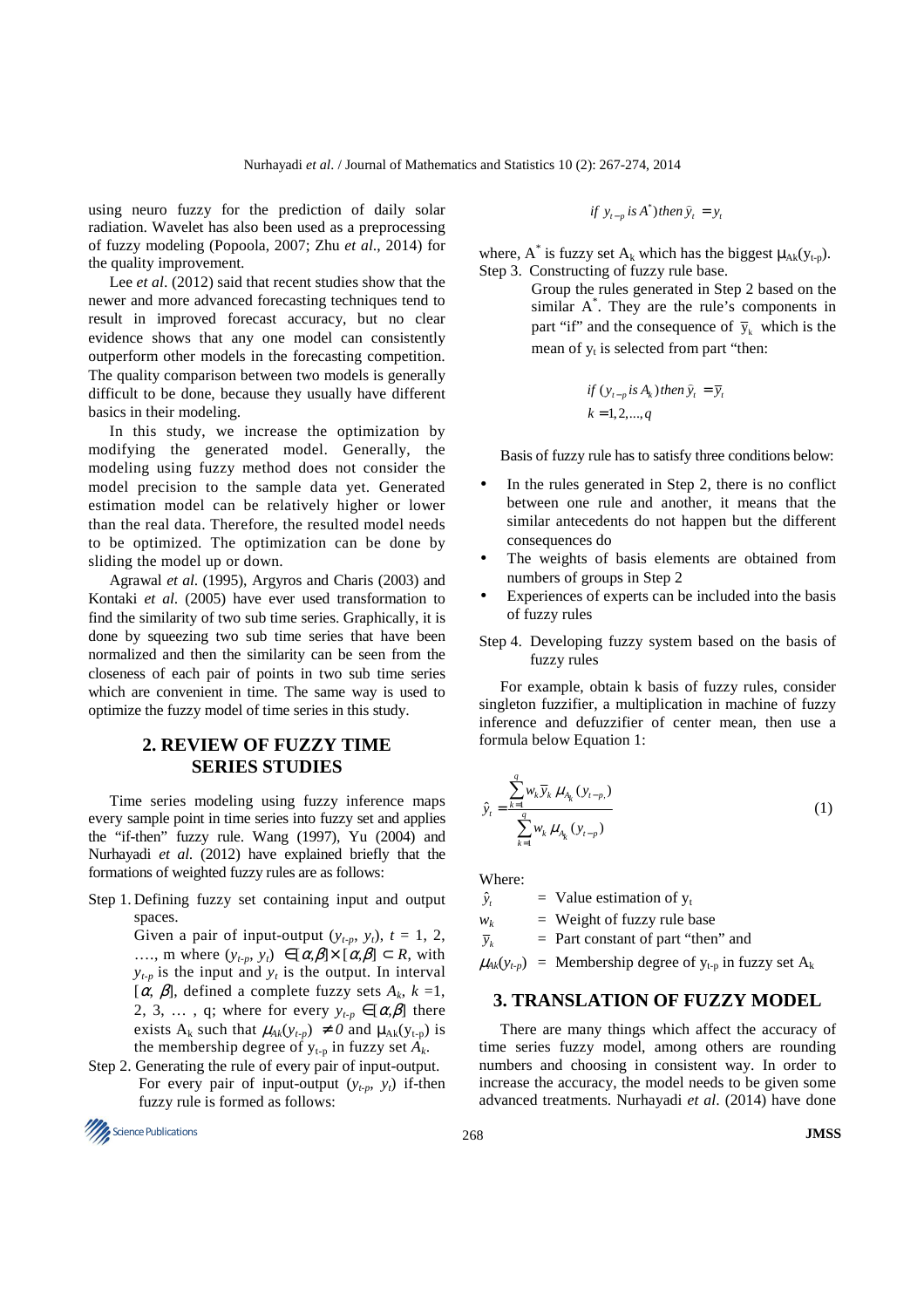translation to minimize the Mean Absolute Error (MAE) The treatment discussed in this study is a model translation to reduce Mean Square Error (MSE). For example, let  $\hat{y}_1, \hat{y}_2, ..., \hat{y}_n$  be the values resulted in prediction using model (1) for set of time series values  $y_1, y_2, \ldots, y_n$  where Equation 2:

$$
\hat{y}_1 = y_1 + e_1, \hat{y}_2 = y_2 + e_2, \dots, \hat{y}_n = y_n + e_n \tag{2}
$$

The modeling often yields more prediction points which are over than ones which are under estimate, or vice versa. Certainly, sliding the model slightly upward or downward can affect the error. By choosing movement that gives more error reduction, the MSE will be smaller. This sliding process is shown in **Fig. 1**.

Furthermore, if the translation is applied to the model in the extent of mean error directing to zero, i.e.,  $\hat{Y}^* = \hat{Y} - \overline{e}$ , then MSE of predictors will reach the minimum value of translation.

#### **Theorem 1**

Ï

Let Y be the realization of time series,  $\hat{Y}$  is prediction model,  $\hat{Y}^* = \hat{Y} - \overline{e}$  where  $\overline{e}$  is mean error and  $e = \hat{Y} - Y$ , then MSE( $\hat{Y}^*$ ) ≤ MSE( $\hat{Y}$ ).

#### **Proof**

If the model  $\hat{Y}$  is slid in the extent of  $\delta$ , i.e.,  $\hat{Y}^* = \hat{Y} + \delta$ , then the function MSE( $\hat{Y}^*$ ) is as follows:

$$
MSE(\hat{Y}^*)\sum_{i=1}^n (e_i + \delta)^2
$$
  
= 
$$
\sum_{i=1}^n (e_i^2 + 2e_i \delta + \delta^2)
$$
  
= 
$$
\sum_{i=1}^n e_i^2 + 2\delta \sum_{i=1}^n e_i + n\delta^2
$$

MSE( $\hat{Y}^*$ ) is a quadratic function of δ. The value of this function will be minimum if the derivative to  $\delta$ equals to zero, i.e:

$$
\text{MSE} \frac{d\left(MSE(Y^*)\right)}{d\delta} = 0
$$
\n
$$
2n\delta + 2\sum_{i=1}^{n} e_i = 0
$$
\n
$$
\delta = -\frac{2\sum_{i=1}^{n} e_i}{2n} = -\frac{\sum_{i=1}^{n} e_i}{n} = -\overline{e}
$$





Real values  $=$  $Prediction =$ 

**Fig. 1.** Model sliding to reduce MSE

So that:

$$
MSE(\hat{Y}) \sum_{i=1}^{n} e_i^2
$$
  
=  $\sum_{i=1}^{n} (e_i + 0)^2 \ge \sum_{i=1}^{n} (e_i - \overline{e})^2 = MSE(\hat{Y}^*)$ 

Based on Theorem 1, if the fuzzy model of time series data (1) is translated in the extent of  $-\overline{e}$  into Equation 3:

$$
\hat{y}_t = \frac{\sum_{k=1}^q w_k \ \overline{y}_k \ \mu_{A_k} \left( y_{t-p} \right)}{\sum_{k=1}^q w_k \ \mu_{A_k} \left( y_{t-p} \right)} - \bar{e}
$$
\n(3)

Then it is expected to be able to reduce MSE.

# **4. VERIFICATIONS AND COMPARISONS**

Ion the method discussed in this study will be compared to other methods. The data used is the enrollment data of Alabama University because this data is widely used by many researchers in time series forecasting.

The first differences of the of enrollment data of Alabama University is normalized using the formula below Equation 4:

$$
z_t = \frac{y_t - \overline{y}}{s} \tag{4}
$$

 $y'_t$  = First differences of the data

 $\overline{v}$  = Mean

*s* = Standard deviation

The results of normalization in column 4 of **Table 1** are applied in the rules at section 2, using  $p = 1$  and  $q = 9$ .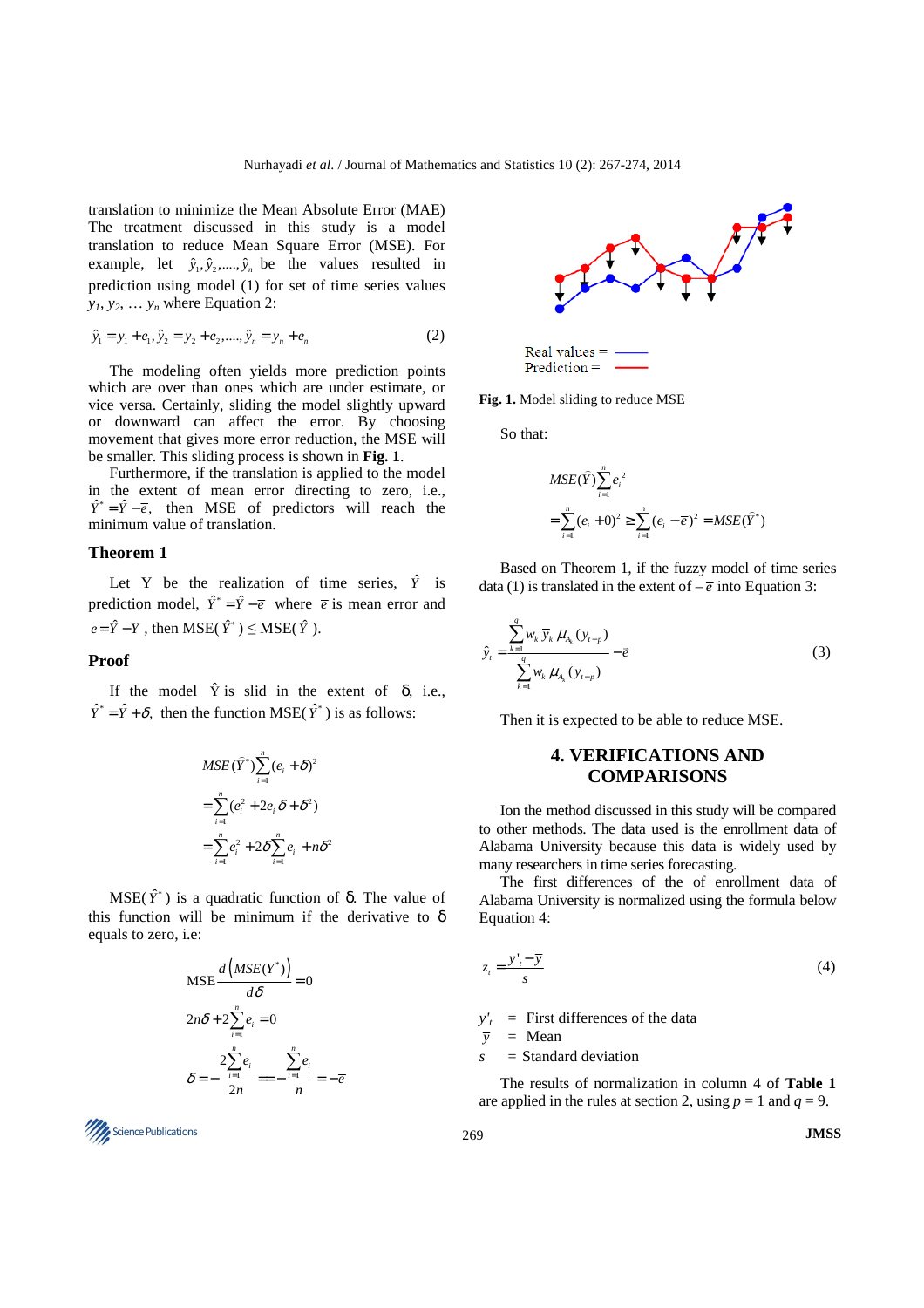Nurhayadi *et al*. / Journal of Mathematics and Statistics 10 (2): 267-274, 2014



**Fig. 2.** The fuzzy sets with gaussian membership functions

Step 1. Create 9 fuzzy sets as **Fig. 2**, with Gaussian membership functions Equation 5:

$$
\mu_{A_k}(z_{t-p}) = \exp\left(-\frac{1}{2}\left(\frac{z_{t-p} - c_k}{s}\right)^2\right)
$$
 (5)

- $k = 1, 2, ..., q$  $c_k = -1, -0.75, -0.5, -0.25, 0, 0.25, 0.5, 0.75, 1$  $s = (q-1)/3$
- Step 2. Make the fuzzy rules based on the Fuzzy sets in Step-1 and the data in column 4 of **Table 1.**

The third column in **Table 2** contains the antecedents, they are the part of IF rule. While in the fourth column, there are also consequents which are part of THEN rule.

Step 3. Make the basis of fuzzy rules by grouping rules based on the similar fuzzy sets and consequently the mean values are taken for every group. The weight  $w_j$  is given based on the numbers of rules which arrange it:

| Rule 1: If $z_{t-1}$ is $A_1$ then $\overline{z}_t = -0.9943$ weight = 3         |
|----------------------------------------------------------------------------------|
| Rule 2: If $z_{t-1}$ is $A_2$ then $\overline{z}_t = 0.0259$ weight = 1          |
| Rule 3: If $z_{t-1}$ is $A_3$ then $\overline{z}_t = -0.1701$ weight = 2         |
| Rule 4: If $z_{t-1}$ is $A_4$ then $\bar{z}_t = -1.2577$ weight = 2              |
| Rule 5: If $z_{t-1}$ is A <sub>5</sub> then $\overline{z}_t = 0.7008$ weight = 3 |
| Rule 6: If $z_{t-1}$ is $A_6$ then $\bar{z}_t = -0.4693$ weight = 1              |
| Rule 7: If $z_{t-1}$ is $A_7$ then $\overline{z}_t = 0.0469$ weight = 1          |
| Rule 8: If $z_{t-1}$ is $A_8$ then $\bar{z}_t = -0.7458$ weight = 1              |
| Rule 9: If $z_{t-1}$ is A <sub>9</sub> then $\overline{z}_t = 0.7457$ weight = 6 |
|                                                                                  |

The prediction is done by substituting  $z_{t-1}$  and  $\overline{z}_t$  in Rule 1 until Rule 9 to the formula (1). The result  $\hat{z}_i$  is shown in Column 3 of **Table 3**.

Because the input of the process uses the normalized first differences of the data, then the results of the prediction must be converted using the invers of formula (4) and the invers of the first differentiation. These results are shown in column 4 of **Table 4**. In the same time, the translation using formula (3) results in prediction values shown in column 5.

From the comparison of the prediction results in column 4 and 5 with the actual values in column 6, we can see that the translation in the extent of mean error can decrease the MSE.

Table 1. The actual enrollment data, difference-1 and normalization

| Year t | Actual $y_t$ | 1st difference $y'$ | Norm $z_t$ |
|--------|--------------|---------------------|------------|
| 1971   | 13,055       | 508                 | 0.4039     |
| 1972   | 13,563       | 304                 | 0.0469     |
| 1973   | 13,867       | 829                 | 0.9656     |
| 1974   | 14,696       | 764                 | 0.8519     |
| 1975   | 15,460       | $-149$              | $-0.7458$  |
| 1976   | 15,311       | 292                 | 0.0259     |
| 1977   | 15,603       | 258                 | $-0.0336$  |
| 1978   | 15,861       | 946                 | 1.1704     |
| 1979   | 16,807       | 112                 | $-0.2891$  |
| 1980   | 16,919       | $-531$              | $-1.4143$  |
| 1981   | 16,388       | $-955$              | $-2.1562$  |
| 1982   | 15,433       | 64                  | $-0.3731$  |
| 1983   | 15,497       | $-352$              | $-1.1010$  |
| 1984   | 15,145       | 18                  | $-0.4536$  |
| 1985   | 15,163       | 821                 | 0.9516     |
| 1986   | 15,984       | 875                 | 1.0461     |
| 1987   | 16,859       | 1291                | 1.7741     |
| 1988   | 18,150       | 820                 | 0.9499     |
| 1989   | 18,970       | 358                 | 0.1414     |
| 1990   | 19,328       | 9                   | $-0.4693$  |
| 1991   | 19,337       | $-461$              | $-1.2918$  |
| 1992   | 18,876       |                     |            |

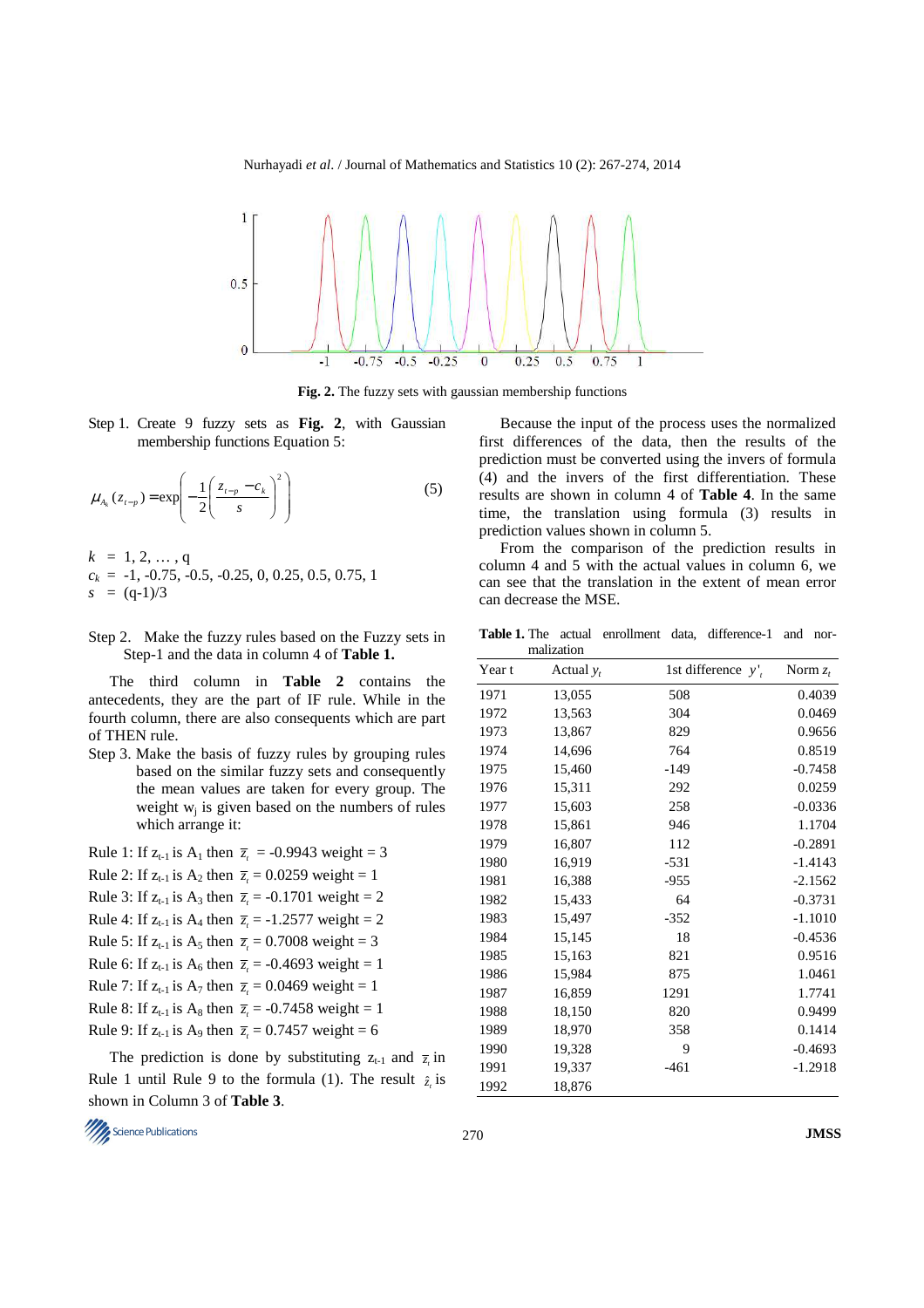The results of the forecast based on the proposed models, compared with the results Song and Chissom (1993), Sullivan and Woodall (1994), Chen (1996) and Cheng *et al*. (2008) are shown in **Table 5.** 

**Table 2.** Fuzzy rule

| t-1  | $Z_{\ensuremath{\text{t-1}}}$ | Fuzzy set      | $Z_{\scriptscriptstyle \mathrm{t}}$ |
|------|-------------------------------|----------------|-------------------------------------|
| 1971 | 0.4039                        | A7             | 0.0469                              |
| 1972 | 0.0469                        | A <sub>5</sub> | 0.9656                              |
| 1973 | 0.9656                        | A <sub>9</sub> | 0.8519                              |
| 1974 | 0.8519                        | A8             | $-0.7458$                           |
| 1975 | $-0.7458$                     | A <sub>2</sub> | 0.0259                              |
| 1976 | 0.0259                        | A <sub>5</sub> | $-0.0336$                           |
| 1977 | $-0.0336$                     | A <sub>5</sub> | 1.1704                              |
| 1978 | 1.1704                        | A <sub>9</sub> | $-0.2891$                           |
| 1979 | $-0.2891$                     | A <sub>4</sub> | $-1.4143$                           |
| 1980 | $-1.4143$                     | A <sub>1</sub> | $-2.1562$                           |
| 1981 | $-2.1562$                     | A <sub>1</sub> | $-0.3731$                           |
| 1982 | $-0.3731$                     | A <sub>4</sub> | $-1.1010$                           |
| 1983 | $-1.1010$                     | A <sub>1</sub> | $-0.4536$                           |
| 1984 | $-0.4536$                     | A <sub>3</sub> | 0.9516                              |
| 1985 | 0.9516                        | A <sub>9</sub> | 1.0461                              |
| 1986 | 1.0461                        | A <sub>9</sub> | 1.7741                              |
| 1987 | 1.7741                        | A <sub>9</sub> | 0.9499                              |
| 1988 | 0.9499                        | A <sub>9</sub> | 0.1414                              |
| 1989 | 0.1414                        | A <sub>6</sub> | $-0.4693$                           |
| 1990 | $-0.4693$                     | A <sub>3</sub> | $-1.2918$                           |

In **Fig. 3**, the graph of actual values is indicated by the blue plot and the graph of predictions is indicated by the red one.

Based on the results from **Table 5**, the proposed model has a smaller Root Mean Square Error (RMSE) and less average error than the other models.

**Table 3.** The predictions using weighted fuzzy model

| t-1  | $Z_{t-t}$ | $\hat{\mathbf{z}}_{\mathrm{t}}$ |
|------|-----------|---------------------------------|
| 1971 | 0.4039    | 0.0390                          |
| 1972 | 0.0469    | 0.7008                          |
| 1973 | 0.9656    | 0.7457                          |
| 1974 | 0.8519    | $-0.4820$                       |
| 1975 | $-0.7458$ | 0.0259                          |
| 1976 | 0.0259    | 0.7008                          |
| 1977 | $-0.0336$ | 0.7008                          |
| 1978 | 1.1704    | 0.7457                          |
| 1979 | $-0.2891$ | $-1.2576$                       |
| 1980 | $-1.4143$ | $-0.9943$                       |
| 1981 | $-2.1562$ | $-0.9943$                       |
| 1982 | $-0.3731$ | $-0.7891$                       |
| 1983 | $-1.1010$ | $-0.9943$                       |
| 1984 | $-0.4536$ | $-0.1701$                       |
| 1985 | 0.9516    | 0.7457                          |
| 1986 | 1.0461    | 0.7457                          |
| 1987 | 1.7741    | 0.7457                          |
| 1988 | 0.9499    | 0.7457                          |
| 1989 | 0.1414    | $-0.2116$                       |
| 1990 | $-0.4693$ | $-0.1701$                       |

**Table 4.** The results of enrollment prediction

| t           | $\hat{\textbf{z}}_{\text{t}}$ | $\hat{y}$ ' <sub>t</sub> | $\hat{y}_t$ | $\hat{\textbf{y}}_t^*$ |        |
|-------------|-------------------------------|--------------------------|-------------|------------------------|--------|
| 1972        | 0.039                         | 299.4726                 |             |                        | $y_t$  |
| 1973        | 0.7008                        | 677.6638                 | 13,862      | 13,834                 | 13,867 |
| 1974        | 0.7457                        | 703.333                  | 14,545      | 14,517                 | 14,696 |
| 1975        | $-0.482$                      | 1.7408                   | 15,399      | 15,371                 | 15,460 |
| 1976        | 0.0259                        | 292                      | 15,462      | 15,434                 | 15,311 |
| 1977        | 0.7008                        | 677.6665                 | 15,603      | 15,575                 | 15,603 |
| 1978        | 0.7008                        | 677.6652                 | 16,281      | 16,253                 | 15,861 |
| 1979        | 0.7457                        | 703.3333                 | 16,539      | 16,511                 | 16,807 |
| 1980        | $-1.2576$                     | $-441.4974$              | 17,510      | 17,482                 | 16,919 |
| 1981        | $-0.9943$                     | $-291$                   | 16,478      | 16,450                 | 16,388 |
| 1982        | $-0.9943$                     | $-291$                   | 16,097      | 16,069                 | 15,433 |
| 1983        | $-0.7891$                     | $-173.7338$              | 15,142      | 15,114                 | 15,497 |
| 1984        | $-0.9943$                     | $-291$                   | 15,323      | 15,295                 | 15,145 |
| 1985        | $-0.1701$                     | 179.9924                 | 14,854      | 14,826                 | 15,163 |
| 1986        | 0.7457                        | 703.331                  | 15,343      | 15,315                 | 15,984 |
| 1987        | 0.7457                        | 703.3333                 | 16,687      | 16,659                 | 16,859 |
| 1988        | 0.7457                        | 703.3333                 | 17,562      | 17,534                 | 18,150 |
| 1989        | 0.7457                        | 703.3304                 | 18,853      | 18,825                 | 18,970 |
| 1990        | $-0.2116$                     | 156.2444                 | 19,673      | 19,645                 | 19,328 |
| 1991        | $-0.1701$                     | 179.9992                 | 19,484      | 19,456                 | 19,337 |
| 1992        |                               |                          | 19,517      | 19,489                 | 18,876 |
| Mean        |                               |                          | 28          | $\Omega$               |        |
| <b>MSE</b>  |                               |                          | 135023      | 134238                 |        |
| <b>RMSE</b> |                               |                          | 367         | 366                    |        |

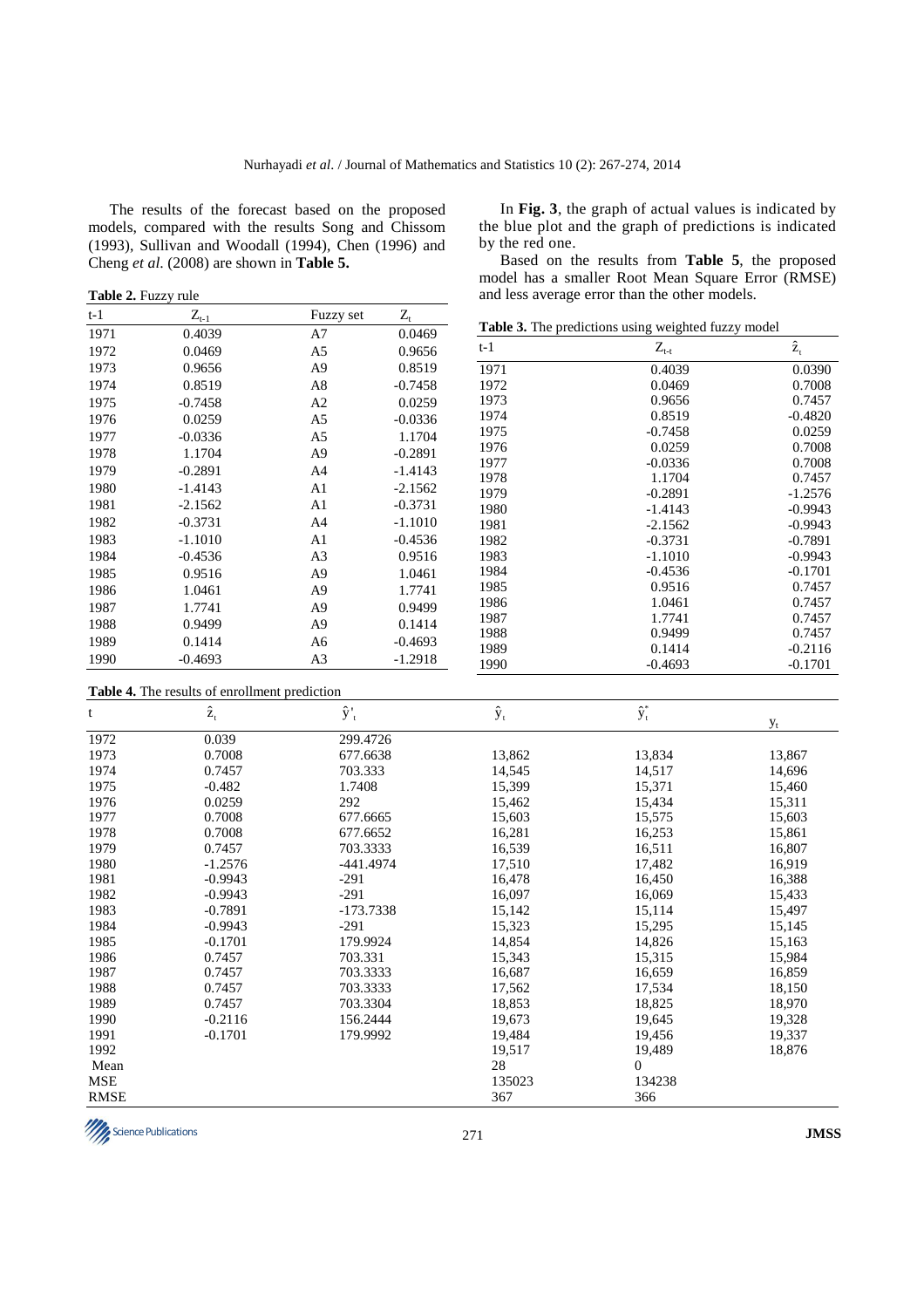| Year        | Actual | Song (1993a; 1993b) | Sullivan and Woodall (1994) | Chen (1996) | Cheng et al. (2008) Proposed method |        |
|-------------|--------|---------------------|-----------------------------|-------------|-------------------------------------|--------|
| 1971        | 13,055 |                     |                             |             |                                     |        |
| 1972        | 13,563 | 14,000              | 13,500                      | 14,000      | 13,680.5                            |        |
| 1973        | 13,867 | 14,000              | 14,500                      | 14,000      | 13,731.3                            | 13,834 |
| 1974        | 14,696 | 14,000              | 14,500                      | 14,000      | 13,761.2                            | 14,517 |
| 1975        | 15,460 | 15,500              | 15,231                      | 15,500      | 15,194.6                            | 15,371 |
| 1976        | 15,311 | 16,000              | 15,563                      | 16,000      | 15,374.8                            | 15,434 |
| 1977        | 15,603 | 16,000              | 15,500                      | 16,000      | 15,359.9                            | 15,575 |
| 1978        | 15,861 | 16,000              | 15,500                      | 16,000      | 16,410.3                            | 16,253 |
| 1979        | 16,807 | 16,000              | 15,500                      | 16,000      | 16,436.1                            | 16,511 |
| 1980        | 16,919 | 16,813              | 16,684                      | 16,833      | 17,130.7                            | 17,482 |
| 1981        | 16,388 | 16,813              | 16,684                      | 16,833      | 17,141.9                            | 16,450 |
| 1982        | 15,433 | 16,789              | 15,500                      | 16,833      | 15,363.8                            | 16,069 |
| 1983        | 15,497 | 16,000              | 15,563                      | 16,000      | 15,372.1                            | 15,114 |
| 1984        | 15,145 | 16,000              | 15,563                      | 16,000      | 15,378.5                            | 15,295 |
| 1985        | 15,163 | 16,000              | 15,563                      | 16,000      | 15,343.3                            | 14,826 |
| 1986        | 15,984 | 16,000              | 15,563                      | 16,000      | 15,345.1                            | 15,315 |
| 1987        | 16,859 | 16,000              | 15,500                      | 16,000      | 16,448.4                            | 16,659 |
| 1988        | 18,150 | 16,813              | 16,577                      | 16,833      | 17,135.9                            | 17,534 |
| 1989        | 18,970 | 19,000              | 19,500                      | 19,000      | 18,915.0                            | 18,825 |
| 1990        | 19,328 | 19,000              | 19,500                      | 19,000      | 18,997.0                            | 19,645 |
| 1991        | 19,337 | 19,000              | 19,500                      | 19,000      | 19,032.8                            | 19,456 |
| 1992        | 18,876 |                     | 19,000                      | 19,000      | 19,033.7                            | 19,489 |
| <b>RMSE</b> |        | 650                 | 621                         | 638         | 438                                 | 366    |

**Table 5.** Comparisons of the prediction results for enrollment with different models

**Table 6.** Actual and forecasting with translation results for the enrollment

| Year        | Actual | Song- $\overline{e}$ | Sullivan- $\overline{e}$ | Chen- $\overline{e}$ | Cheng- $\overline{e}$ |
|-------------|--------|----------------------|--------------------------|----------------------|-----------------------|
| 1971        | 13,055 |                      |                          |                      |                       |
| 1972        | 13,563 | 13,930.7             | 13,642.5                 | 13,923.1             | 13,805.7              |
| 1973        | 13,867 | 13,930.7             | 14,642.5                 | 13,923.1             | 13,856.5              |
| 1974        | 14,696 | 13,930.7             | 14,642.5                 | 13,923.1             | 13,886.9              |
| 1975        | 15,460 | 15,430.7             | 15,373.5                 | 15,423.1             | 15,319.8              |
| 1976        | 15,311 | 15,930.7             | 15,705.5                 | 15,923.1             | 15,500.0              |
| 1977        | 15,603 | 15,930.7             | 15,642.5                 | 15,923.1             | 15,485.1              |
| 1978        | 15,861 | 15,930.7             | 15,642.5                 | 15,923.1             | 16,535.5              |
| 1979        | 16,807 | 15,930.7             | 15,642.5                 | 15,923.1             | 16,561.3              |
| 1980        | 16,919 | 16,743.7             | 16,826.5                 | 16,756.1             | 17,255.9              |
| 1981        | 16,388 | 16,743.7             | 16,826.5                 | 16,756.1             | 17,267.1              |
| 1982        | 15,433 | 16,719.7             | 15,642.5                 | 16,756.1             | 15,489.0              |
| 1983        | 15,497 | 15,930.7             | 15,705.5                 | 15,923.1             | 15,497.3              |
| 1984        | 15,145 | 15,930.7             | 15,705.5                 | 15,923.1             | 15,503.7              |
| 1985        | 15,163 | 15,930.7             | 15,705.5                 | 15,923.1             | 15,468.5              |
| 1986        | 15,984 | 15,930.7             | 15,705.5                 | 15,923.1             | 15,470.3              |
| 1987        | 16,859 | 15,930.7             | 15,642.5                 | 15,923.1             | 16,573.6              |
| 1988        | 18,150 | 16,743.7             | 16,719.5                 | 16,756.1             | 17,261.1              |
| 1989        | 18,970 | 18,930.7             | 19,642.5                 | 18,923.1             | 19,040.2              |
| 1990        | 19,328 | 18,930.7             | 19,642.5                 | 18,923.1             | 19,122.2              |
| 1991        | 19,337 | 18,930.7             | 19,642.5                 | 18,923.1             | 19,158.0              |
| 1992        | 18,876 |                      |                          | 18,923.1             | 19,158.9              |
| <b>RMSE</b> |        | 646.7                | 605.1                    | 633.7                | 420                   |

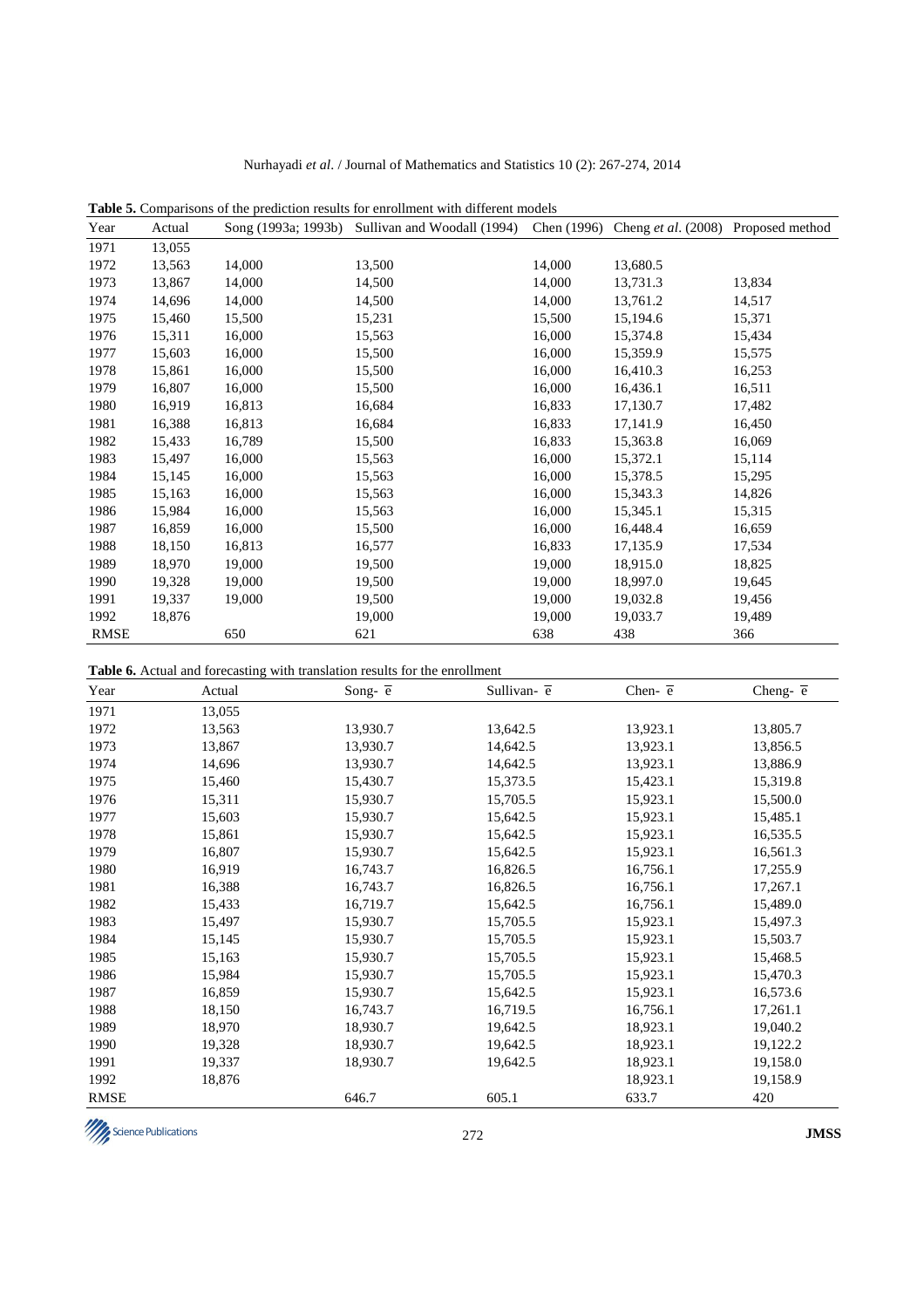

Nurhayadi *et al*. / Journal of Mathematics and Statistics 10 (2): 267-274, 2014

**Fig. 3.** The actual value of the enrollment and prediction results

If the translation is applied to models generated by other researchers, then the RMSE in each model will also decline and it means that the MSE declines too. This result is shown in **Table 6**.

Based on the results from **Table 6**, the translation of model can reduce the forecasting done by other researchers.

#### **5. CONCLUSION**

Theoretically, a translation in the extent of mean error can reduce MSE. The translation in the extent of mean error applied to model (1) that uses Gaussian membership function gives a better result than the other models and it is shown in **Table 5**. If this translation is applied to each of other models, then the RMSE of each model will also decline.

## **6. REFERENCES**

- Agrawal, R., K.I. Lin, H.S. Sawhney and K. Shim, 1995. Fast similarity search in the presence of noise, scaling and translation in time-series databases. Proceedings of the 21th International Conference on Very Large Data Bases, (LDB' 95), Morgan Kaufmann Publishers Inc. San Francisco, CA, USA., pp: 490-501.
- Science Publications **JMSS**
- Allahverdi, A., A. Tunali, H. Isik, H. Kahramanli, 2011. A takagi-sugeno type neuro-fuzzy network for determining child anemia. Expert Syst. Applic., 38: 7415-7418. DOI: 10.1016/j.eswa.2010.12.083
- Argyros, T. and E. Charis, 2003. Efficient subsequence matching in time series databases under time and amplitude transformations. Proceedings of 3rd IEEE International Conference on Data Mining, Nov. 19-22, IEEE Xplore Press, pp: 481-484. DOI: 10.1109/ICDM.2003.1250957
- Birek, L., D. Petrovic and J. Boylan, 2014. Water leakage forecasting: The application of a modified fuzzyevolving algorithm. Applied Soft Comput., 14: 305-315. DOI: 10.1016/j.asoc.2013.05.021
- Chen, S.M., 1996. Forecasting enrollments based on fuzzy time-series. Fuzzy Sets Syst., 81: 311-319. DOI: 10.1016/0165-0114(95)00220-0
- Cheng, C.H., T.L. Chen and C.H. Chiang, 2006. Trend-weighted fuzzy time-series model for TAIEX forecasting. Proceedings of the 13th International Conference on Neural Information Processing, Oct. 3-6, Springer Berlin Heidelberg, Hong Kong, China, pp: 469-477. DOI: 10.1007/11893295\_52